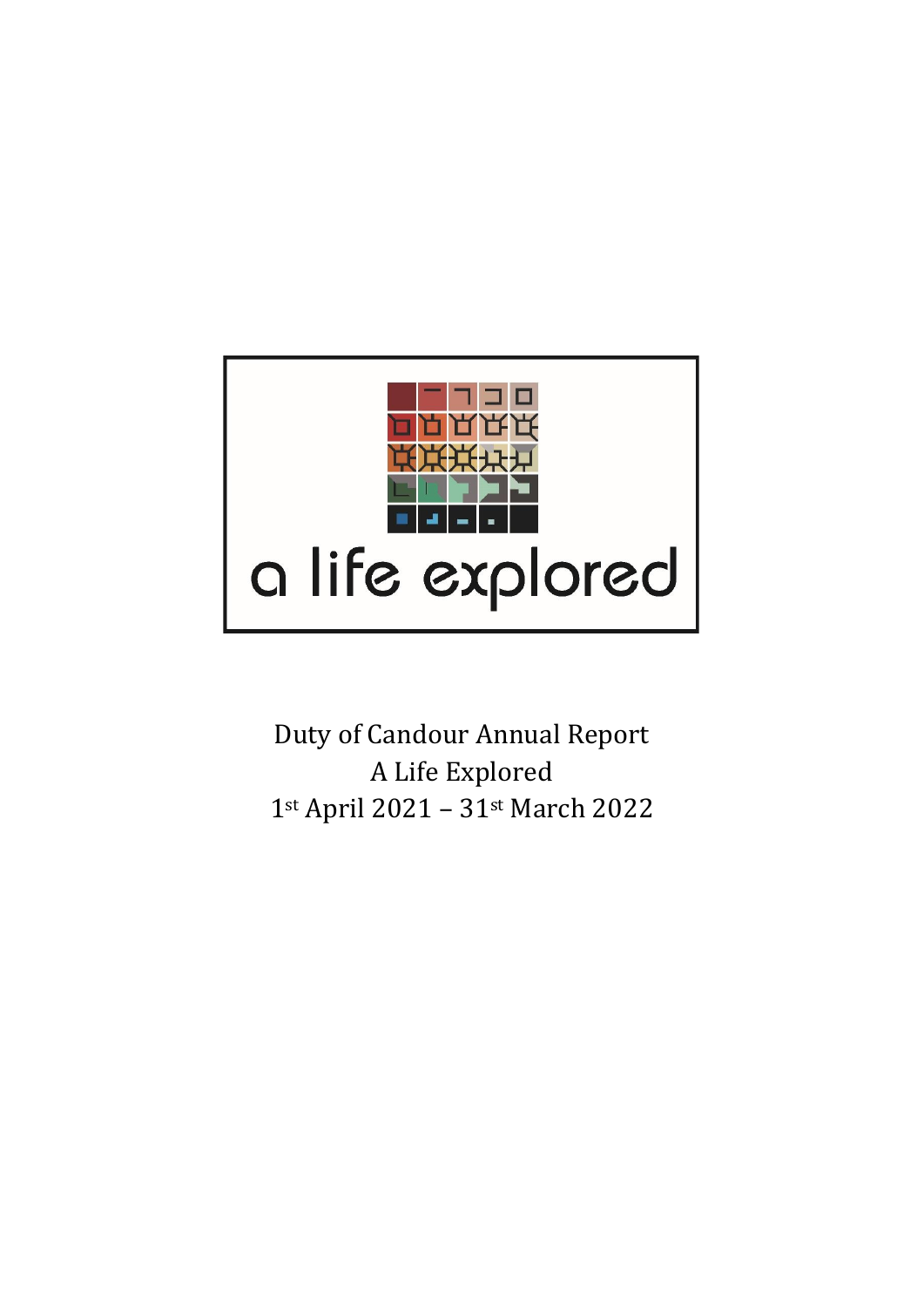## **Duty of Candour Report**

All health and social care services in Scotland have a duty of candour. This is a legal requirement which means that when things go wrong and mistakes happen, the people affected understand what has happened, receive an apology, and that organisations learn how to improve for the future.

An important part of this duty is that we provide an annual report about the duty of candour in our services. This short report describes how A Life Explored has operated the duty of candour during the time between 1 April 2021 and 31 March 2022. We hope you find this report useful.

## **About A Life Explored**

With three houses located in Fife, we focus on helping kids between the ages of 12 and 18 to heal from past trauma and rebuild their lives. Each of our homes welcomes two kids who receive oneon-one care, nurture and love from a team of caring adults.

We care for and love our kids, whilst keeping in mind attachment theory and trauma-informed care around the central task of a "re-parenting" relationship between the child and adult.

We support planned placements which will benefit the most from our home-like setting and the other child living in the home. Our care plans reflect the unique needs of each child and our helping teams provide proactive age-appropriate support through modeling healthy relationships.

## **How many incidents happened to which the duty of candour applies?**

In the last year, there have been no incidents to which the duty of candour applied.

## **Information about our policies and procedures**

Where something has happened that triggers the duty of candour, our staff report this to the On Call Manager who has responsibility for ensuring that the duty of candour procedure is followed. The On Call Manager records the incident and reports as necessary to the Care Inspectorate. When an incident has happened, the Service Manager and Adults set up a learning review. This allows everyone involved to review what happened and identify changes for the future.

All new staff learn about the duty of candour during their induction. We know that serious mistakes can be distressing for staff as well as people who use care and their families. We have enhanced support in place for our staff via an External Workplace Supervisor if they have been affected by a duty of candour incident.